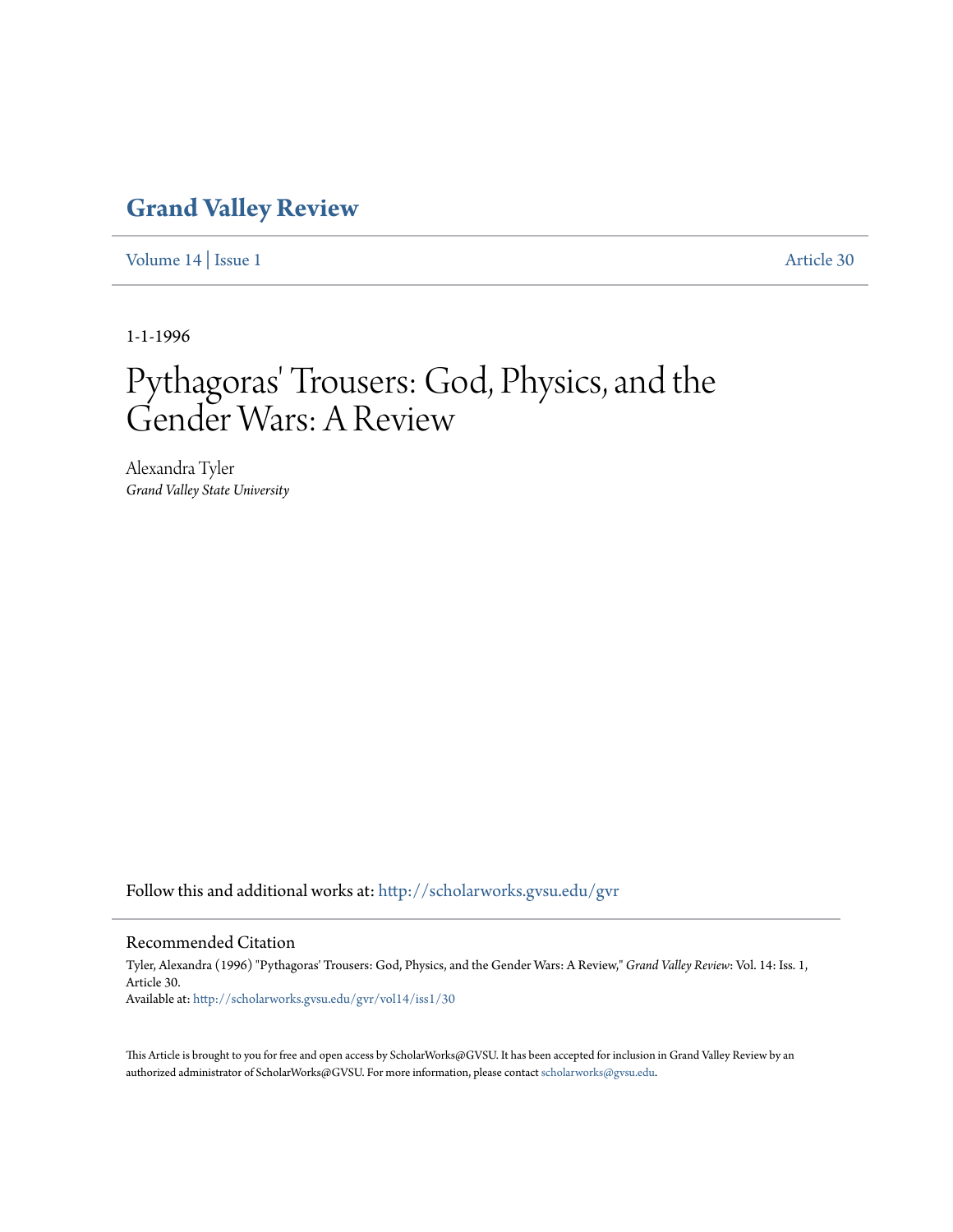### **Margaret Wertheim,** *Pythagoras' Trousers: God, Physics, and the Gender Wars.* **New York: Random House, Times, 1995.**

#### *Reviewed by Alexandra Tyler*

Margaret Wertheim has offered a fascinating and accurate portrayal of the position of women in the sciences, with particular regard for the status of women in physics. Moreover, she has done so by way of tracing out the historical problematics and developments in physics within the overall larger picture of the rise of science in early modernity, as well as ancient and modern disciplines. In addition, she has done so in a fashion which allows the lay person to follow her work without needing a specific scholarly background. However, this does not mean that she neglects background source material; quite the contrary. She evinces a unique gift for taking difficult subject matters and making them of interest to the scholar, as well as available to the lay person.

Her main thesis, briefly summarized, is the following. She contends, quite properly, that the science of physics has been dominated by a certain urge towards a "theory of everything," which parallels the quest for religious transcendence so evident in the socio-political context of our lives. In other words, modern day physics exhibits a religious desire to account for the totality of the universe, explain it, and thereby become closer to God. Moreover, she asserts that such projects utilize great sums of money in a socially irresponsible fashion, money that would be better spent on the concrete needs of the society and the planet.

Indeed, as she asserts, this is not an unproblematic quest. The place for women in the science of physics had been systematically denied by the tradition of such a science. Broadly speaking, she shows the manner in which women have been strongly excluded from the pursuit of physics (unlike the tenuous openings for women in other sciences such as biology or chemistry) by a historical overview of primary sources ranging from the ancient world to the modern day era. It is precisely the fact that women cannot transcend and become close to God which dis-allows them to pursue physics, a transcendental science par excellence. Women, considered as closer to nature, embodied and lacking the capacity for intellectual talent, are, necessarily, within the tradition and, even today, prevented or discouraged from engaging in the pursuit of physics.

This book is important in its own right, as well as a work which should be considered important in many different disciplines, among them the sciences, as well as the humanities. This book would also be useful for young women and men who plan to pursue physics in a new and different way, those whom Wertheim calls the "new mathematical women and men".

I have three minor criticisms of this book. The first regards the lack of documentation regarding the presence of women in the sciences and in physics. Graphs or literature with regard to that point would have been helpful and interesting.